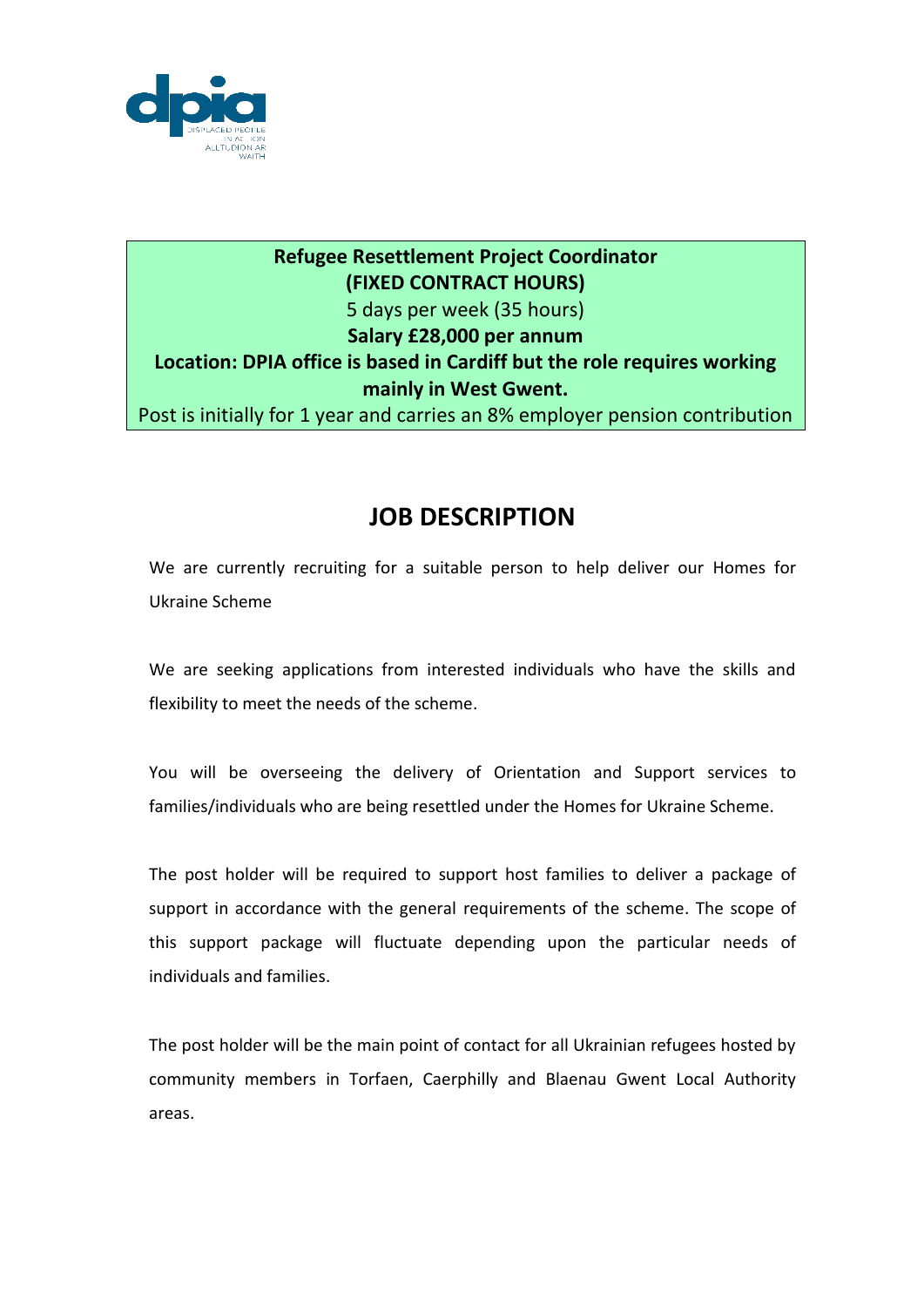## **MAIN RESPONSIBILITIES OF THE ROLE**

- **Project Management –** To plan and tailor an agreed individual support package for each of the allocated families/individuals who arrive under the Homes for Ukraine Scheme.
- **Project Delivery –** To take responsibility for ensuring that all elements within the support package are delivered within agreed time frames. To meet with host families to explain the checklist of tasks, discuss their support needs and identify which tasks require the Project Coordinator's input. In the rare instances where sponsors lack the necessary knowledge, the post holder will cover those gaps by performing more of a caseworker function - but this will be the exception and not the rule.
- **Liaison with key partners –** The post holder will be required to liaise extensively with key service providers (e.g. Host families, West Gwent Local Authorities, housing, education, ESOL providers, DWP etc.) in order to perform the duties expected within each support package.
- **Interpreters -** It is highly likely that the post holder will need to perform most duties in conjunction with a Ukrainian speaking interpreter either face to face or over the telephone. The post holder will therefore need to develop a close working relationship with the nominated interpreter.
- **Holding Drop-in Sessions**: The post holder will host community-based drop-in sessions in each local authority area on a weekly basis- Each LA will pick an accessible venue for these sessions.
- **Holding Monthly Teamed Evenings**: The post holder will be required to organise themed open evenings at each local authority on a rotating basis to enable hosts and guests from all three Local Authorities to meet each other and give and receive support.
- **Monitoring** Take responsibility for ensuring that all agreed monitoring templates and support plans are kept up to date by host families (and backed up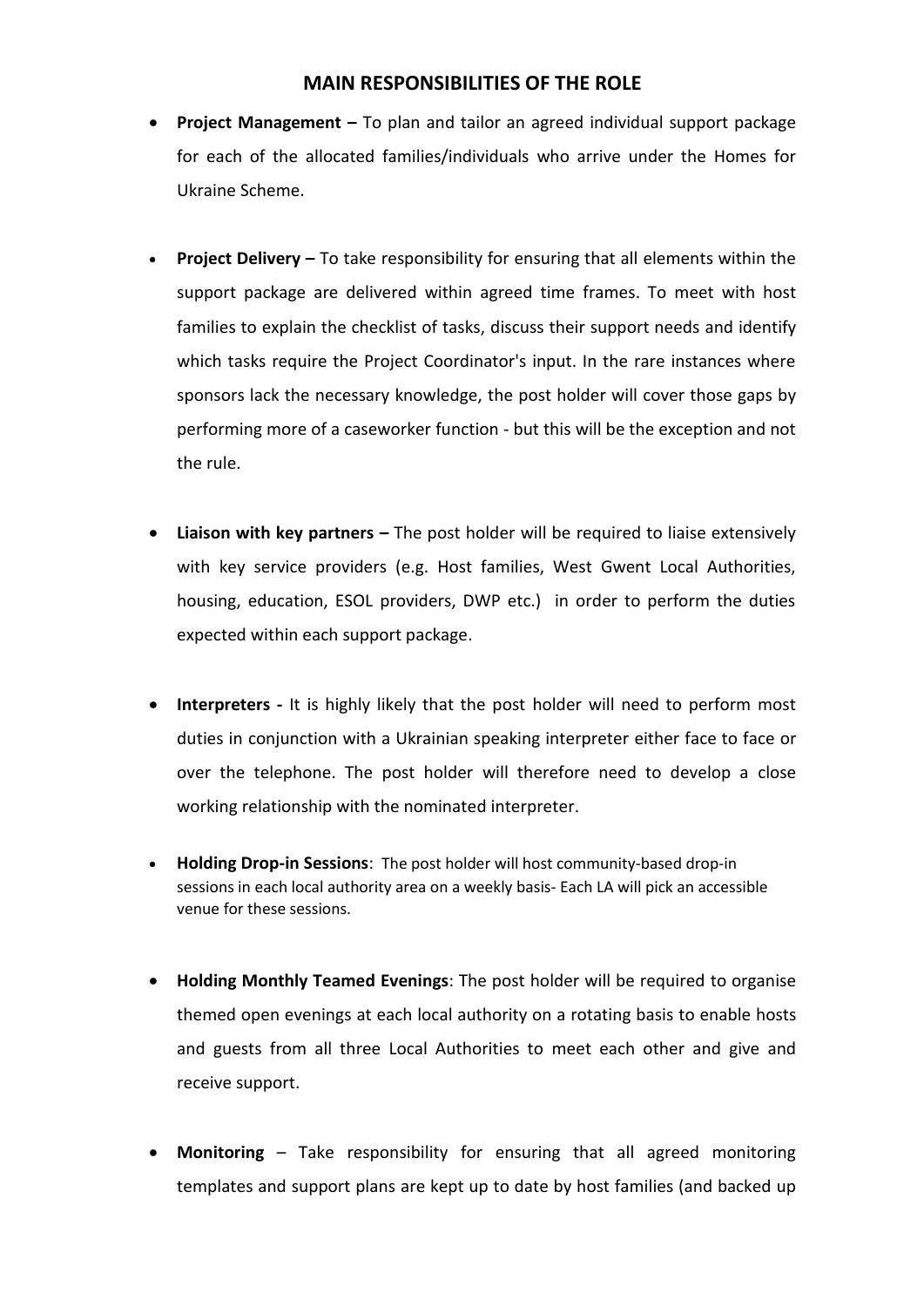with appropriate documentary evidence) to provide evidence that all key support package requirements are being delivered.

 **Reports and reporting –** Prepare reports as and when requested by DPIA and/or the relevant Local Authorities. To represent DPIA (in rotation or in combination with others working on the project) at any meetings as and when requested. The post holder will be the main point of contact for all Ukrainian cases supported under the Homes for Ukraine Scheme.

## **PERSON SPECIFICATION**

| 1. Educated to degree level, or equivalent qualification<br>2. Ability to work with service users collaboratively, in a non-judgemental,<br>empathic way, to help them articulate their views, needs and wishes.<br>3. Ability autonomously across different locations with minimal<br>supervision<br>4. Ability to build and maintain supportive, trusting relationships with<br>service users and create a positive and supportive atmosphere.<br>5. Experience of working with vulnerable groups in a sensitive way.<br>6. Good communication skills.<br>A proven ability to plan, review and prioritise workload.<br>7.<br>8. Extensive experience of using Word, Excel & email.<br>9. Experience of helping people in filling out application forms.<br>10. Experience of delivering support plans similar to those expected under<br>this scheme.<br>11. Ability to work both independently and as part of a team.<br>12. Willingness to travel and occasionally work unsocial hours (including<br>some weekends).<br>13. Experience of prioritising own work and managing conflicting demands. |
|-------------------------------------------------------------------------------------------------------------------------------------------------------------------------------------------------------------------------------------------------------------------------------------------------------------------------------------------------------------------------------------------------------------------------------------------------------------------------------------------------------------------------------------------------------------------------------------------------------------------------------------------------------------------------------------------------------------------------------------------------------------------------------------------------------------------------------------------------------------------------------------------------------------------------------------------------------------------------------------------------------------------------------------------------------------------------------------------------------|
| 14. Experience of monitoring, evaluating and reporting work.                                                                                                                                                                                                                                                                                                                                                                                                                                                                                                                                                                                                                                                                                                                                                                                                                                                                                                                                                                                                                                          |
|                                                                                                                                                                                                                                                                                                                                                                                                                                                                                                                                                                                                                                                                                                                                                                                                                                                                                                                                                                                                                                                                                                       |